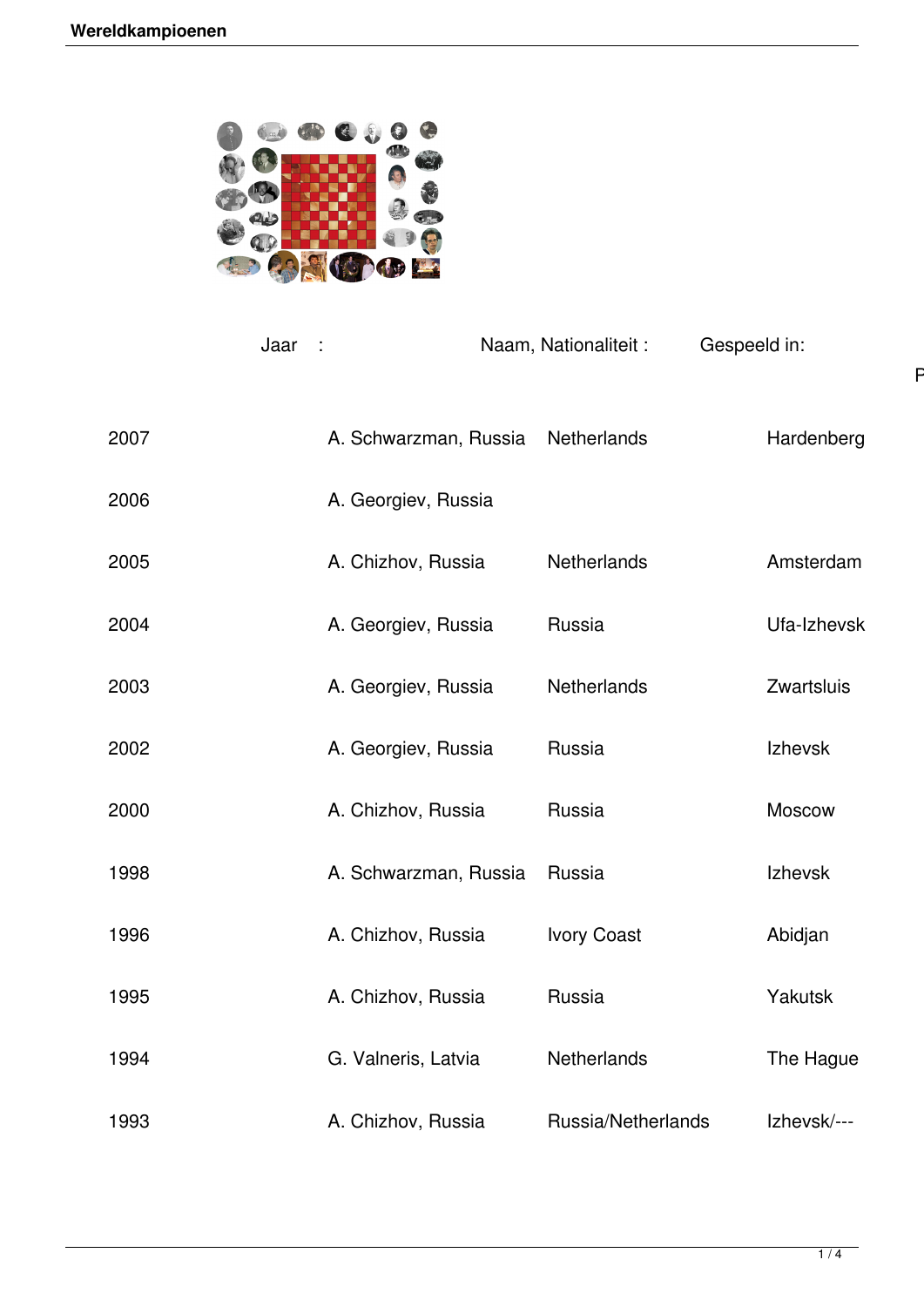| 1992 | A. Chizhov, Russia               | France                      | Toulon           |
|------|----------------------------------|-----------------------------|------------------|
| 1991 | A. Chizhov, Russia               | Estonia                     | Tallinn          |
| 1990 | A. Chizhov, Russia               | Netherlands                 | Groningen        |
| 1989 | A. Chizhov, Russia               | Netherlands                 | Amersfoort       |
| 1988 | A. Chizhov, Russia               | Surinam                     | Paramaribo       |
| 1987 | A. Dybman, USSR                  | <b>USSR</b>                 | <b>Irkutsk</b>   |
| 1986 | A. Dybman, USSR                  | Pays Bas                    | Groningen        |
| 1985 | A. Gantwarg, USSR                |                             |                  |
| 1984 | A. Gantwarg, USSR                | Senegal                     | Dakar            |
| 1984 | H. Wiersma,                      | NetherlandsUSSR/Netherlands | Moscow/Rotterdam |
| 1983 | H. Wiersma,                      | NetherlandsNetherlands      | Heerenveen       |
| 1983 | H. Wiersma,                      | NetherlandsNetherlands      | Amsterdam        |
| 1982 | J. van der Wal, NetherlandBrasil |                             | Sao Paulo        |
| 1981 | H. Wiersma,                      | NetherlandsNetherlands      |                  |
| 1980 | A. Gantwarg, USSR                | Mali                        | <b>Bamako</b>    |
| 1979 | H. Wiersma,                      | NetherlandsNetherlands      | <b>Utrecht</b>   |
| 1978 | A. Gantwarg, USSR                | Italy                       | Arco             |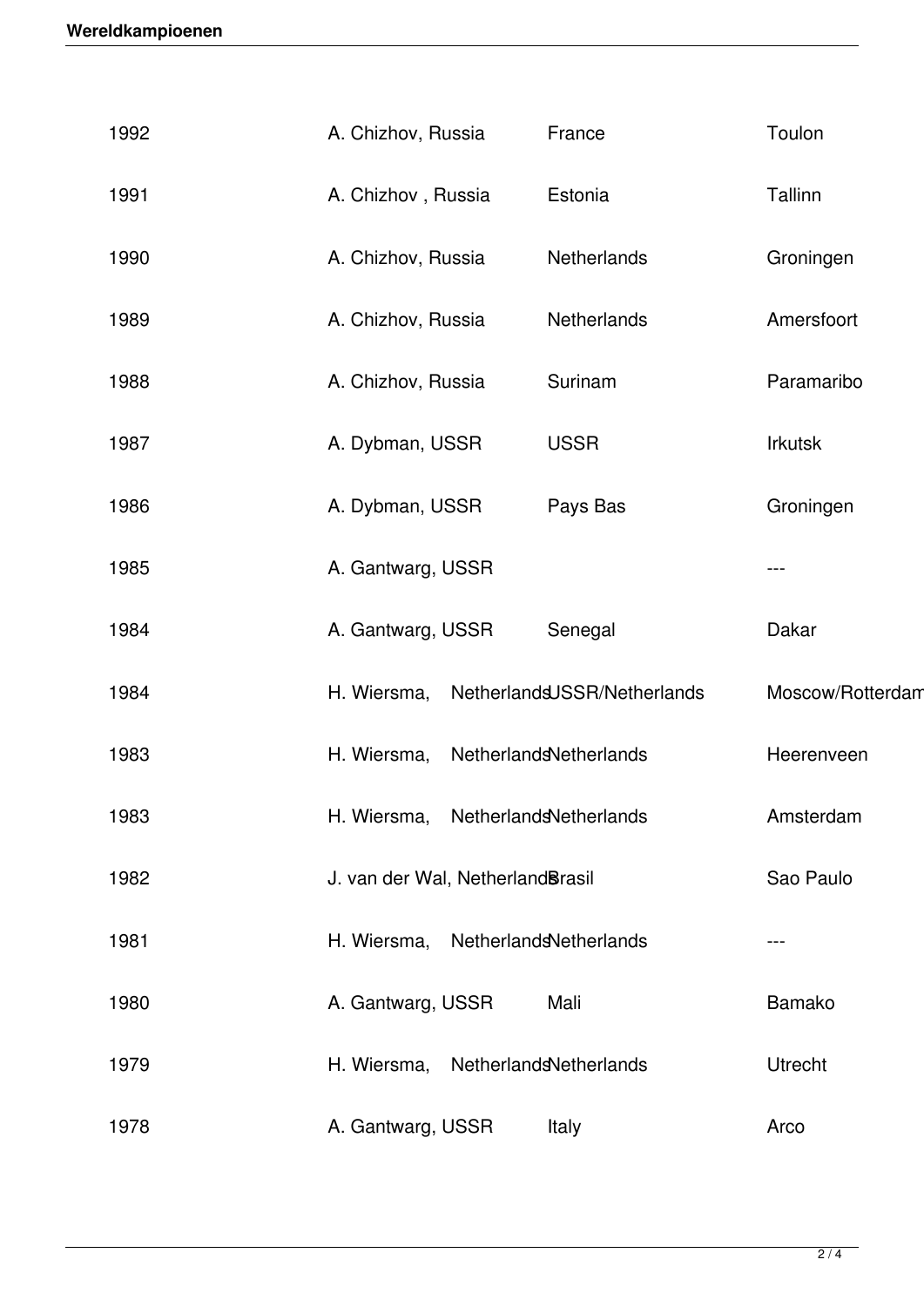| 1976 | H. Wiersma, NetherlandsNetherlands          |                        | Amsterdam      |
|------|---------------------------------------------|------------------------|----------------|
| 1974 | I. Kuperman, USSR                           |                        | ---            |
| 1973 | T. Sijbrands, Netherland <b>Netherlands</b> |                        | The Hague      |
| 1972 | T. Sijbrands,                               | Netherland Netherlands | Hengelo        |
| 1971 | A. Andreiko, USSR                           | <b>USSR</b>            | Tallinn        |
| 1969 | A. Andreiko, USSR                           | <b>USSR</b>            | Moscow         |
| 1968 | A. Andreiko, USSR                           | Italy                  | <b>Bolzano</b> |
| 1967 | I. Kuperman, USSR                           | <b>USSR</b>            | <b>Thilisi</b> |
| 1965 | I. Kuperman, USSR                           | <b>USSR</b>            | <b>Thilisi</b> |
| 1964 | V. Shchogolyev, USSR                        | Italy                  | Merano         |
| 1963 | Baba Sy, Senegal                            | ---                    | ---            |
| 1963 | I. Kuperman, USSR                           |                        |                |
| 1961 | I. Kuperman, USSR                           | <b>USSR</b>            |                |
| 1960 | V. Shchogolyev, USSR                        | Netherlands            |                |
| 1959 | I. Kuperman, USSR                           | <b>USSR</b>            |                |
| 1958 | I. Kuperman, USSR                           | Netherlands            | The Hague      |
| 1956 | M. Deslauriers, Canada                      | Netherlands            | ---            |